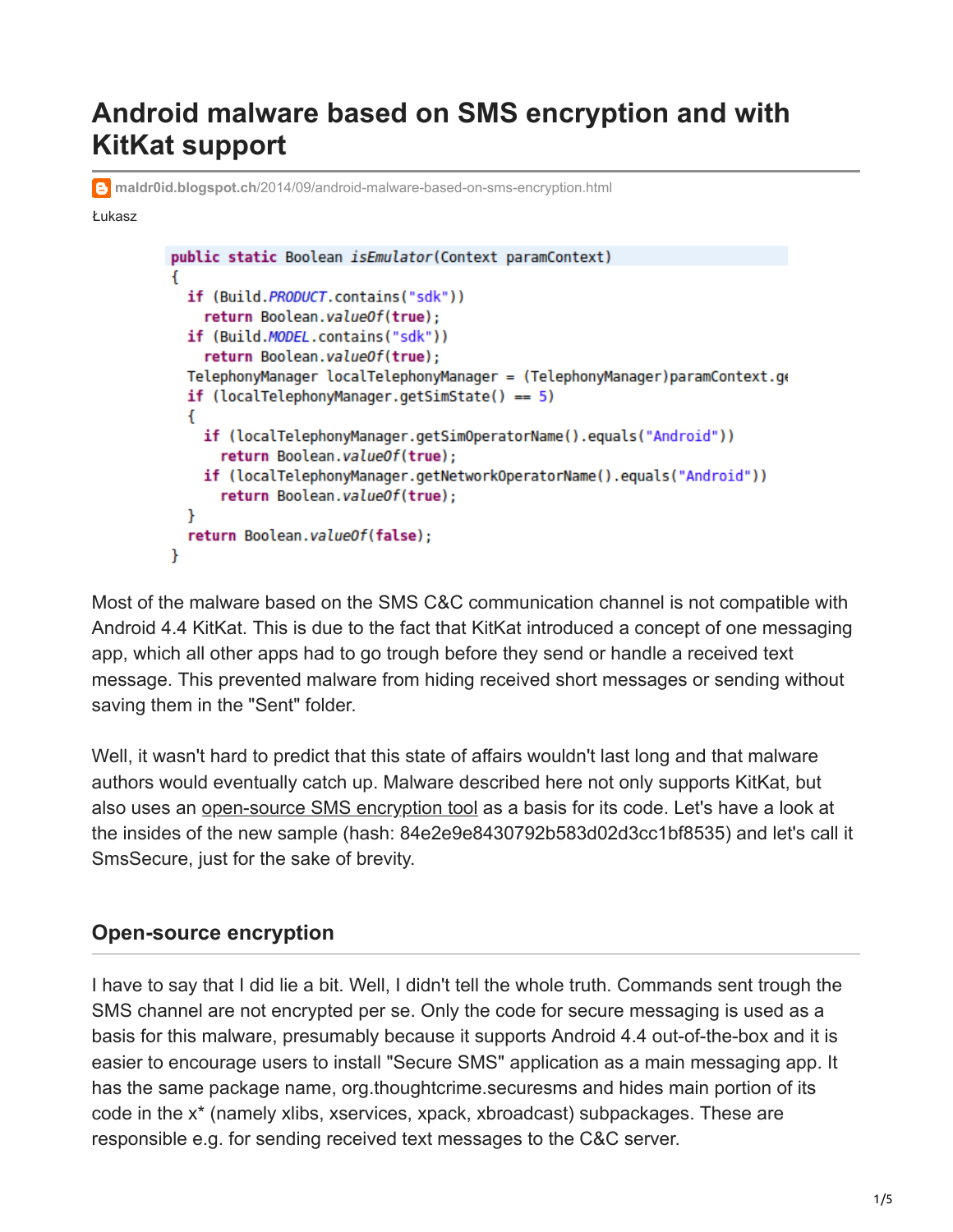There are two channels of communication: one trough unencrypted text messages and the other one trough POST requests, which body is encrypted using blowfish. So, all of this talk about "encrypted SMS" is just a scam.

## **Emulator detection and other techniques**

What we are used to is that the Android malware increasingly has a code that detects whether it is run on the emulator or not. There are couple of usual checks (e.g. phone model) and a couple of unusual checks illustrated below.

```
public static Boolean isEmulator(Context paramContext)
€
  if (Build. PRODUCT. contains ("sdk"))
    return Boolean.valueOf(true);
  if (Build.MODEL.contains("sdk"))
    return Boolean.valueOf(true);
  TelephonyManager localTelephonyManager = (TelephonyManager)paramContext.getSystemService("phone");
  if (local TelephoneManager.getSimState() == 5)ſ
    if (localTelephonyManager.getSimOperatorName().equals("Android"))
      return Boolean.valueOf(true);
    if (localTelephonyManager.getNetworkOperatorName().equals("Android"))
      return Boolean.valueOf(true);
  ł
  return Boolean.valueOf(false);
ł
```
Not that frequent technique is checking for the Network Operator and SIM Operator name. These names are hardcoded in the emulator and are equal to Android.

[Another interesting feature is the configuration. Configuration is stored as the Raw](http://developer.android.com/reference/android/content/res/Resources.html#openRawResource(int)) Resources, because it is encrypted. Encryption method is Blowfish/CBC (IV="12345678") and the key is stored in the resource cleverly called blfs.key and the configuration is encrypted in two files named in the same cunning way: config.cfg and config1.cfg. However, if you try to just decode the configs using the key provided, you will fail. Key is somewhat "obfuscated" using a byte2hex function outlined below.

```
public static String byte2hex(byte[] paramArrayOfByte)
Ł
  StringBuffer localStringBuffer = new StringBuffer();
  for (int i = 0; i < paramArrayOfByte.length; i++)localStringBuffer.append(Integer.toHexString(0xFF & paramArrayOfByte[i]));
  return localStringBuffer.toString();
ł
```
It takes every byte in the key file, renders it to a hexstring and then construct a new string of this hexstrings. The function that gets the key limits it size to 50 bytes. So instead of the key:

NfvnkjlnvkjKCNXKDKLFHSKD:LJmdklsXKLNDS:<XObcniuaebkjxbcz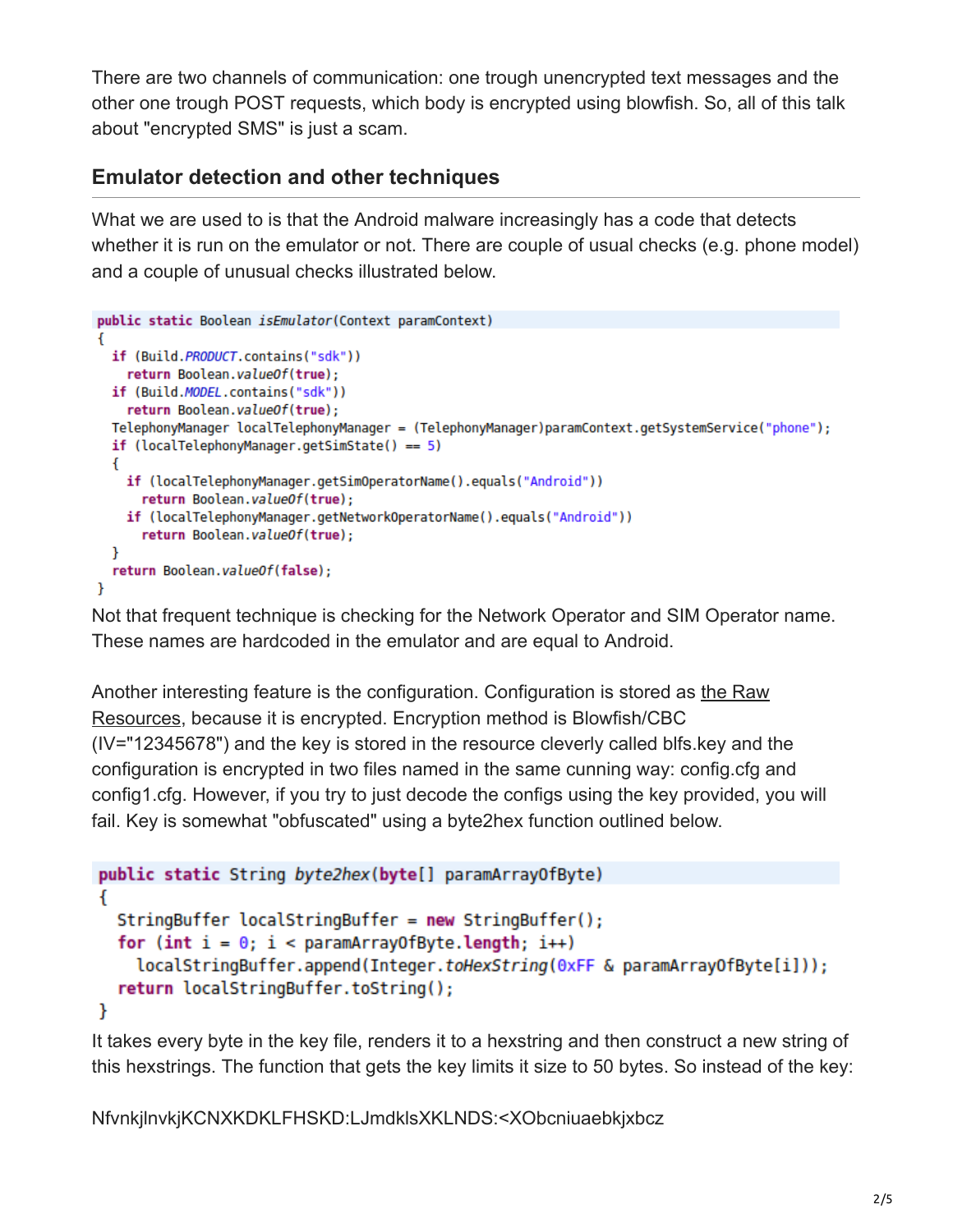we get:

#### 4e66766e6b6a6c6e766b6a4b434e584b444b4c4648534b443a

Really clever obfuscation technique. After decrypting the configuration files we get two beautiful XMLs:

```
<?xml version="1.0" encoding="utf-8"?>
       <config>
        <data rid="25" 
            shnum10="" shtext10="" shnum5="" shtext5="" shnum3="" shtext3="" shnum1=""
shtext1="" 
          del dev="0"
           url_main="" 
          url data=""
          url_sms=""
            url_log=""
            phone_number="+43676800505476"
 download_domain="ttt"
           ready to bind="0" />
       </config>
<?xml version="1.0" encoding="utf-8"?>
       <config>
        <data rid="25" 
            shnum10="" shtext10="" shnum5="" shtext5="" shnum3="" shtext3="" shnum1=""
shtext1="" 
          del dev="0"
          url main=""
          url data=""
           url_sms=""
           url_log=""
            phone_number="15555215554"
          ready to bind="0" />
       </config>
```
See if you can spot the fake one. Anyhow, that's it for the text-based C&C, but what about the HTTP-based dropzone? Well, there isn't any URL hard coded. The dropzone URL comes via the text command.

### **SMS commands**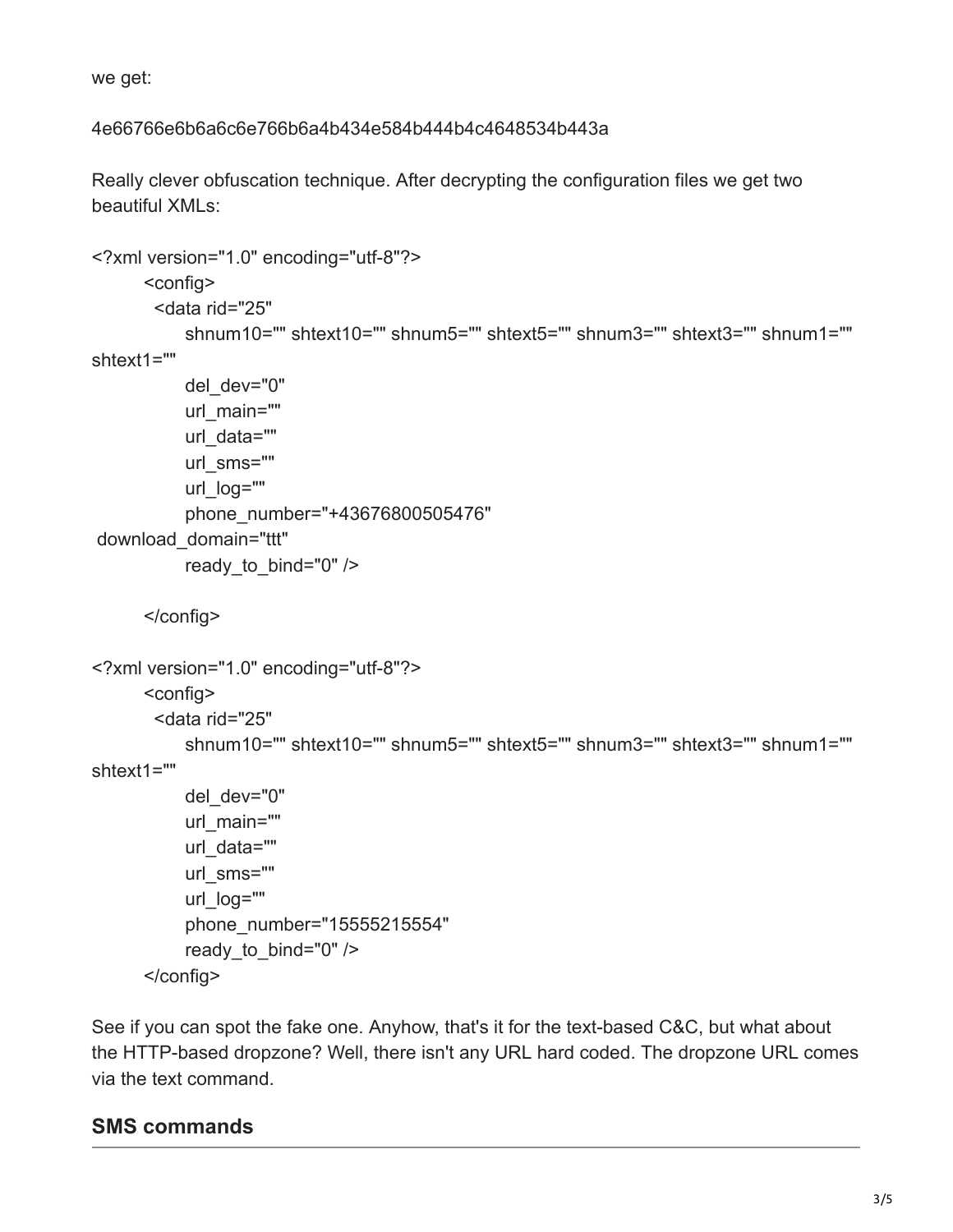Each command is send in a following form (the originating number is completely ignored):

#### <control\_code> <command> <number> <service\_code>

Two last values are optional, control code should be one of the 6-digit predefined codes. service code is a number to which the logs will be send (as a text messages) and will be updated no matter what the issued command is. What are the possible commands? Well, there are eleven of them, listed below.

- START starts redirecting all text messages to the number (service code is ignored) by setting the RTB (ready to bind) value to 2 and sending the "Service Started" SMS to the number.
- STARTB starts redirecting all text messages to the number URL (URLs are for some reason called "buffers") by setting the RTB value to 1 and sending the message as above (but via HTTP).
- STOP command complimentary to the START and STARTB commands. Sets the RTB value to 0 and sends "Service stopped" SMS/POST request to the number.
- DEL removes the application. Just like that. But you still have to send the correct control code. Sends back the "Delete command received" to the number.
- SETB sets what the author calls "Buffers". These are all the URLs needed for the HTTP communications. URLs are set according to the following pattern: number/[1|2|3|4].php. First one is used for a ping-back, second one is a dropzone for the captured messages, third one is for the configuration update and the last one is for the logs (e.g. that some action has started).
- CLEARB clears the "buffers" i.e. the URLs mentioned above.
- SETP sets the phone number that will overwrite any number that comes in the text message. Useful for using the fake number values in the subsequent commands.
- CLEARP reverts the above setting.
- CLEAR does both the CLEARB and CLEARP.
- LOCK - [set the password for the device](https://developer.android.com/reference/android/app/admin/DevicePolicyManager.html#resetPassword%28java.lang.String,%20int%29) to number and locks the device. I don't think this feature is enabled in the mentioned sample, as the sample does not require the Device Admin privileges.
- UNLOCK clears the password and locks the device (which makes it unlockable after the lock above).

The application also supports blocking messages from some numbers. These numbers should be contained in the "filters" variable (separated by the semicolon) and can only be updated via the HTTP or in the starting configs.

# **Summary**

This is a fine example of the malware evolution - now completely compatible with KitKat. It even checks whether you have set it as a main messaging app already and displays a pestering notification if not. It also tries to do some targeting based on the SIM operator (as